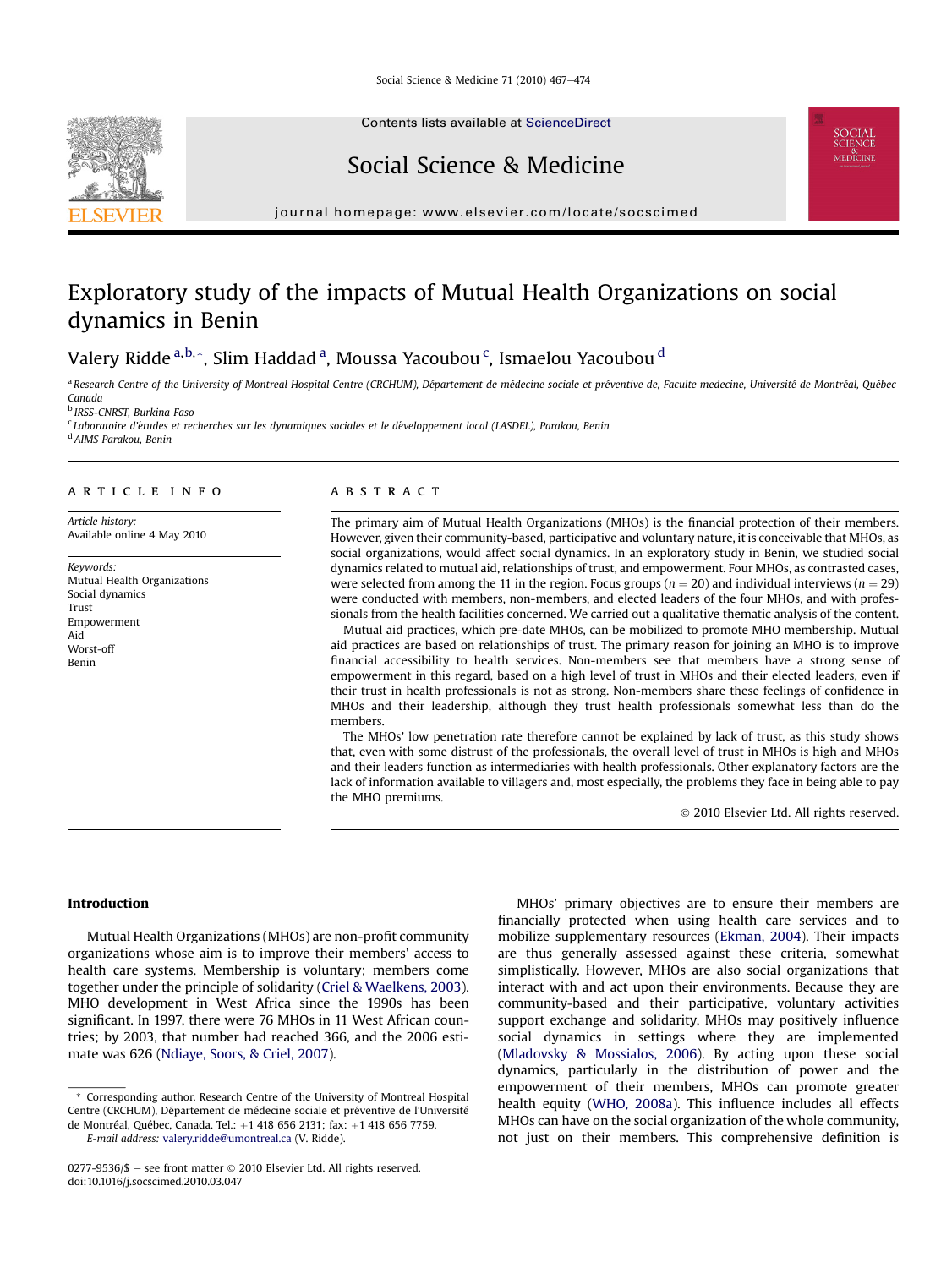operationalized in the Methods section, particularly as it applies to the intervention implemented in the specific context of Benin. To date, these potential effects have been very little studied ([Schneider, 2005; Waelkens & Criel, 2004\)](#page-7-0). This article presents the results of a qualitative study that explored the effects on social dynamics of MHOs in Benin.

## MHOs and social dynamics

## Evaluability assessment and concepts related to social dynamics

We carried out an evaluability assessment to identify the intervention theory and to focus our research objectives on the outcomes intended by the implementers. We analyzed project documents, conducted individual interviews, and met with those in charge of the intervention. The stakeholders clarified the theoretical links they perceived between the MHOs' organization and the social dynamics. The potential effects of MHOs on social dynamics were seen primarily to be in: i) mutual aid activities, not only among members but also in the community at large; ii) members' relationships of trust with MHO leaders and health professionals; and iii) members' sense of empowerment. We explored these theoretical links in our study.

- i) Mutual aid practices are carried out by a group of persons who decide to share expenses, duties and risks, whether for health expenses, social expenses (weddings, funerals), or work projects (home or harvest) [\(Arhinful, 2003; Atim, 1999;](#page-6-0) [Habtom & Ruys, 2007\)](#page-6-0).
- ii) Trust is a relational concept in which a person who is vulnerable or at risk (the truster) believes optimistically that another person, group, or organization (trustees) will look after his interests [\(Calnan & Rowe, 2006; Goudge & Gilson, 2005](#page-7-0)). Trust can be interpersonal (horizontal) or institutional (vertical). Interactions among the actors involved in MHOs (e.g. health providers, MHO leaders, members) are at the heart of the relational dimension of social dynamics. A health system based on relationships of trust helps to set societal values [\(Gilson, 2006\)](#page-7-0) and also exemplifies them ([Gilson, 2003; Ridde,](#page-7-0) [2008a\)](#page-7-0). Conversely, "erosion of trust in health care constitutes a threat to social stability" ([WHO, 2008b\)](#page-7-0).
- iii) Empowerment is an active, participative process that supports the development of individuals', organizations' or communities' capacity to exercise control over the changes that concern them ([WHO, 2006](#page-7-0)). The result of this process is also an objective in itself, making empowerment as much a process as an outcome [\(Ridde, Delormier, & Gaudreau, 2007\)](#page-7-0). [Ninacs](#page-7-0) [\(2008\)](#page-7-0) presents empowerment as a succession of interlocking steps, like four threads making one rope (Fig. 1), representing these four dimensions: a) participation (from manipulation to participation in decision-making); b) technical competencies (knowledge to act and participate); c) selfesteem (self-recognition and recognition from others); and d) critical conscience (collective, social and political consciousness). This analytic framework has been used to evaluate or develop public health programs in Haïti and in West Africa [\(Bernier, Arteau, & Trudelle, 2006; Ridde & Queuille, 2006\)](#page-6-0).

## Previous studies

Studies exploring these three dimensions of social dynamics in the context of MHOs in Africa are relatively rare.

i) In Eritrea, [Habtom and Ruys \(2007\)](#page-7-0) inventoried several categories of solidarity groupings. Mutual aid for health



Fig. 1. Empowerment dimension. Source: [Ninacs, 2008](#page-7-0)

expenses remains largely provided by the extended family and religious associations. The socio-economic homogeneity of MHOs' members may hinder their capacity to create solidarity, redistribute resources equitably, and organize exemptions for the worst-off [\(Bennett, 2004; Ekman, 2004\)](#page-6-0). [Mladovsky and Mossialos \(2006\)](#page-7-0) call this the ''negative'' effect of social capital. When MHOs are connected with preexisting mutual aid networks, households are more likely to join [\(Fonteneau, 2000; Habtom & Ruys, 2007; Jowett, 2000\)](#page-7-0), although not always ([Criel & Waelkens, 2003](#page-7-0)).

- ii) Studies in Rwanda, Uganda, and Burkina Faso have shown that trust in the MHO managers is essential to securing membership ([Basaza, Criel, & Van der Stuyft, 2007; De Allegri,](#page-6-0) [Sanon, & Sauerborn, 2006; Schneider, 2005\)](#page-6-0). The risks covered and the terms of premium collection also affect members' confidence in MHOs ([Chankova, Sulzbach, & Diop,](#page-7-0) [2008\)](#page-7-0). We found no study in Africa on the development of trust relationships among MHO members.
- iii) There seem to be no studies on MHOs relating to empowerment. However, some authors ([Molyneux, Hutchison, Chuma,](#page-7-0) [& Gilson, 2007\)](#page-7-0) suggest that members of community organizations or of MHOs are becoming aware of their power with respect to the quality of care [\(Waelkens & Criel, 2004\)](#page-7-0). For example, [Schneider \(2005\)](#page-7-0) reports that members of a Rwandan MHO said they have the right to good-quality services, suggesting they are more demanding as patients. Conversely, we also know MHO managers often have little room to negotiate adequately with care providers [\(Schneider, 2005; Waelkens &](#page-7-0) [Criel, 2004](#page-7-0)). Comparing two MHOs in Ghana and Cameroon, [Atim \(1999\)](#page-6-0) showed that the sense of ownership toward MHOs is associated with the intensity of members' participation.

## **Context**

This study was undertaken in collaboration with an international NGO (Centre for International Development and Research  $-$ CIDR) that supports the development of MHOs in a northern region of Benin. After MHOs began emerging under the impetus of NGOs and international agencies in the 1990s, Benin adopted a national policy beginning in 2003 that demonstrated the country's political commitment to MHO development, as well as its willingness to follow WHO recommendations favouring prepayment systems ([WHO, 2008b](#page-7-0)). Our study took place in Parakou, a rural region in the centre of the country, whose economy is based on agriculture (corn, cassava, cashew nuts) and where the dominant religion is Christianity. Since 1993, CIDR has supported the creation of MHOs, whose development has been strengthened by the existence of three district hospitals. In 2007, there were 29 MHOs with a total of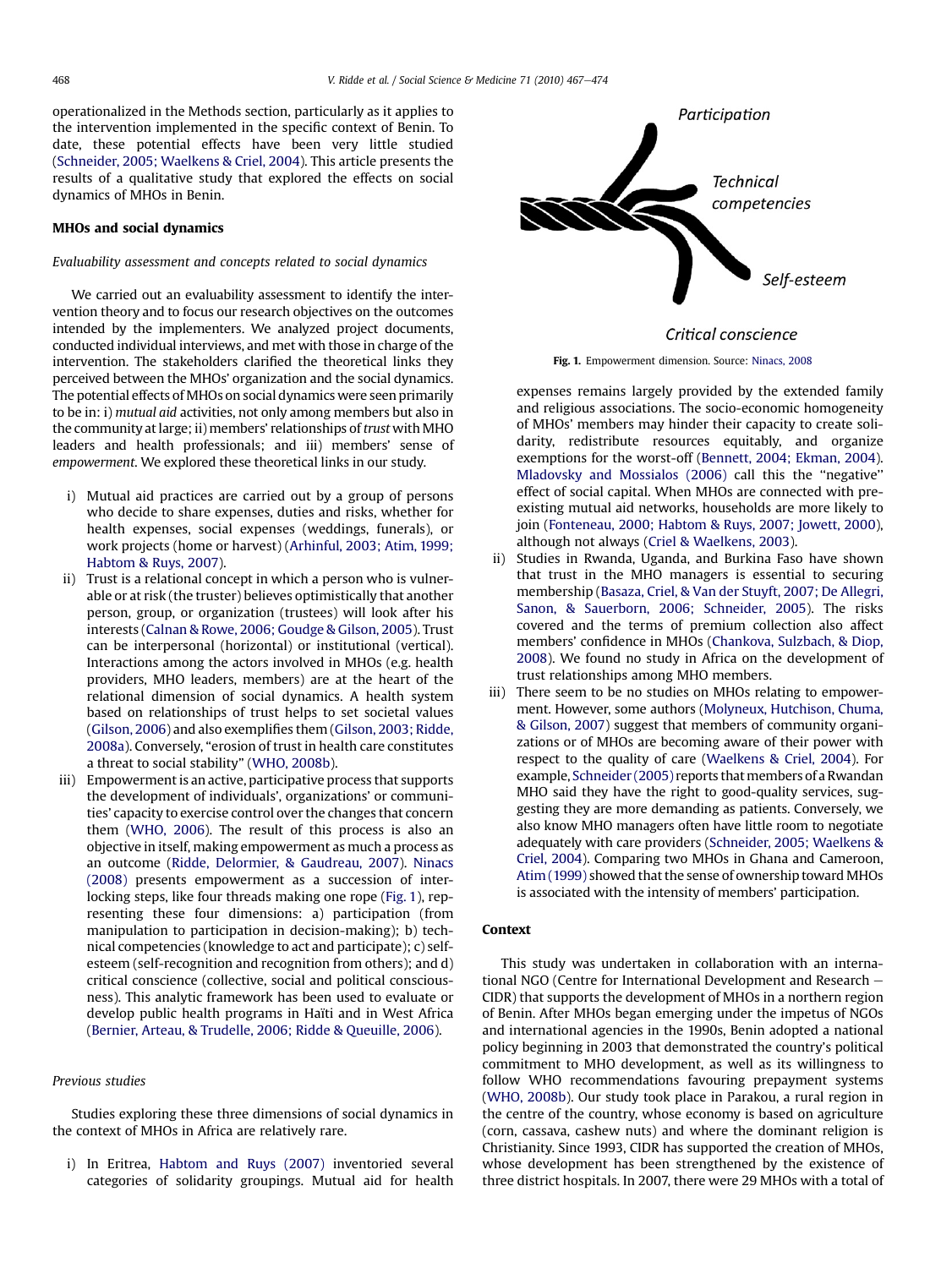<span id="page-2-0"></span> $27,000$  members—a 4.5% penetration rate. The MHOs are grouped into a federation, the Health Alliance Network (Réseau Alliance  $Santé - RAS$ ). All MHOs in a district hospital's catchment area are grouped into an "inter-MHO" to coordinate negotiations with health facilities. Our study was concentrated in the Papane inter-MHO, which comprises 11 MHOs.

The regional health system has three levels. First, there is the Papane hospital, which is denominational and offers first- and second-line services (100 beds). Its funding comes from a State grant, development partners, and user fees. Next, there are commune (CSC) or arrondissement (CSA) health centres, with nurses and midwives. Finally, the village health units (UVS) are managed by community health workers; recently these have become the first contact with the health system, staffed by nurses. Everywhere, patients pay for services; the money is managed by a village management committee. Unofficial payment is a known fact in the region.

The basic MHO organizations are the village mutual aid associations (GMV). The GMV secretaries collect the annual premiums, which they transmit to the MHOs. Each MHO in Papane includes on average 33 GMVs. Membership is thus on a village basis, but the risks are shared at the level of the rural commune, where the MHO management is located. MHOs are managed by a committee of three persons chosen by delegates of the GMVs. The annual premium is between 1500 F (2.3  $\in$ ) and 2000 F (3  $\in$ ) per person, depending on the MHOs. From these fees, 2.5% is transmitted to the RAS. The services covered are the high risks (heavy financial burden): childbirth, caesareans, hospitalizations, and urgent surgeries. For visits, members must pay a deductible of between 1000 F and 2000 F (1.5–3  $\in$ ) and a co-payment of 25%–30% of the actual cost or of the fee. The system is "cashless", with health facilities being reimbursed by the MHOs, except for the co-payments paid by users at the point and time of use.

### Methods and data

### Case studies and selection of participants

The methodological approach is that of multiple contrasted case studies with embedded levels of analysis ([Yin, 1994](#page-7-0)) corresponding

#### Table 1

Some characteristics of the selected cases (2007).

to the three dimensions studied: mutual aid, trust, and empowerment. Considering the limited resources available, four contrasted cases were selected according to six criteria (Table 1), with the aim of selecting cases that would represent the diversity of the scenarios that could be encountered.

MHOs involve many types of actors, and obtaining their perspectives is essential to strengthen the internal validity of the analyses through triangulation of data and methods [\(Yin, 1994\)](#page-7-0). To this end, we carried out in March and April 2007 individual and group interviews with: 1) villagers who were MHO members; ii) villagers who had never been members; iii) elected leaders of GMVs; iv) coordinators of the NGO project; and v) health professionals. Because MHO membership is at the village level through the GMVs, the first three types of interviews were carried out in the villages, where participants were most often recruited with the help of MHO leaders and GMV secretaries. In some villages, the researchers did the recruitment themselves.

## Data collection tools

We carried out focus groups ( $n = 20$ ) and individual interviews  $(n = 29)$  ([Table 2\)](#page-3-0).

Interview guides were developed based on the three dimensions to be studied. They were translated into the two main languages of the region (Nagot, Mahi) and pretested. Interviews were carried out either in French or in the local language and were recorded. The themes addressed are presented in [Fig. 2](#page-3-0).

#### Data analysis and ethics

The discussions were retranscribed into French with the help of an experienced local translator. The data were analyzed using thematic content analysis. The principal investigator (VR) and an anthropologist assistant from Benin (MY) read all the interviews several times to identify the main themes corresponding to the three dimensions of social dynamics. Then all the statements were coded with QSR NUD\*IST software according to these themes, while allowing for the emergence of additional themes. Using matrices, the material was organized by dimensions and by cases studied, for better content analysis ([Miles & Huberman, 1994\)](#page-7-0). The translator in

|                                          | MH <sub>O</sub> 1 | MH <sub>O</sub> 2 | MH <sub>O</sub> 3 | MH <sub>O</sub> 4 |
|------------------------------------------|-------------------|-------------------|-------------------|-------------------|
| Penetration rate                         | 5.88%             | 2.96%             | 6.62%             | 2.07%             |
| Implementation date                      | 2001              | 1998              | 1998              | 2001              |
|                                          |                   |                   |                   |                   |
| Village socio-economic<br>situation      | V <sub>1</sub>    | V <sub>2</sub>    | V <sub>3</sub>    | V <sub>4</sub>    |
| Majority social group                    | Nagot             | Nagot             | Nagot             | Mahi              |
| Rurality                                 | Near a city       | Rural             | Rural             | Near a city       |
| Schools                                  | 1 primary         | 1 primary         | 4 primary         | 2 primary         |
|                                          | school            | school            | schools,          | schools,          |
|                                          |                   |                   | 1 secondary       | 1 secondary       |
|                                          |                   |                   | school            | school            |
| Immigration                              | Migrant farm      | Migrant farm      | Migrant farm      |                   |
|                                          | workers and       | workers and       | workers and       |                   |
|                                          | herders           | herders           | herders           |                   |
| Selection criteria for cases             |                   |                   |                   |                   |
| A Length of presence of CSC<br>personnel | $>2$ years        | $<$ 2 years       | $>2$ years        | $>2$ years        |
| <b>B</b> Number of members               | 87                | 42                | 155               | 28                |
| C Rate of re-enrolment                   | 11%               | 53%               | 9%                | 75%               |
| D Rate of CSC utilization                | 1%                | 3%                | 28%               | 30%               |
| E Governance level score                 | $\mathbf{0}$      | $\mathbf{0}$      |                   | $-2$              |
| F Social dynamics                        |                   | $^{+}$            | $^{+}$            |                   |

Notes: Rate of re-enrolment = number of members enrolled in 2007/number of members enrolled in 2006; rate of CSC utilization = number of members having used a CSC/ total number of members. MHO governance  $=$  judgments made by two members of CIDR who have been present for more than 10 years, on a scale of  $-2$  to  $+2$ . Social dynamics  $=$  judgments made by two members of CIDR on a three-level scale of  $-$  to  $+$ . Source: RAS, CIDR.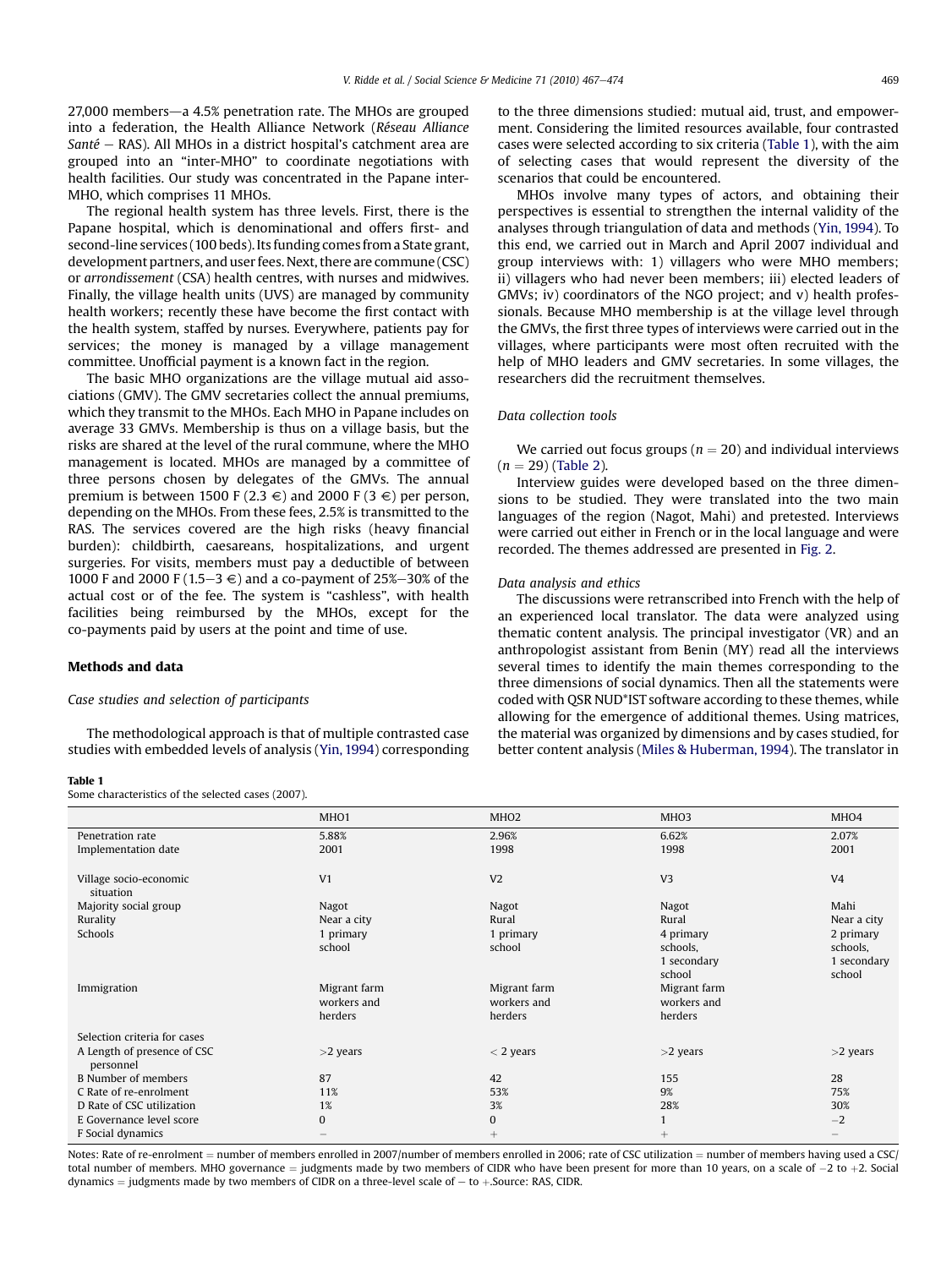#### <span id="page-3-0"></span>Table 2

Number of persons interviewed.

|                              | V <sub>1</sub> | V <sub>2</sub> | V <sub>3</sub> | V <sub>4</sub> | Region | Total |
|------------------------------|----------------|----------------|----------------|----------------|--------|-------|
| Male members (MM)            | 18             | 14             | 25             | 20             |        | 77    |
| Female members (FM)          | 14             | 10             | 08             | 12             |        | 44    |
| Male non-members<br>(MNM)    | 17             | 17             | 07             | 09             |        | 50    |
| Female non-members<br>(FNM)  | 12             | 14             | 08             | 13             |        | 47    |
| MHO elected leaders          | 03             | 02             | 02             | 02             |        | 9     |
| Health workers               | 06             | 02             | 03             | 03             |        | 14    |
| Project coordinators         |                |                |                |                | 6      | 6     |
| Total persons<br>encountered |                |                |                |                |        | 247   |
| Women (F)                    | 29             | 25             | 17             | 27             | 3      | 101   |
| Men $(M)$                    | 41             | 34             | 36             | 32             | 3      | 146   |

Source: Authors

Benin was consulted as necessary during the analysis to ensure there were no errors of interpretation. The preliminary results were presented for review in Benin in April and October 2008 to most of the stakeholders, with the four authors of this article present. The study was approved by the ethics committee of the Research Centre of the Centre hospitalier de l'Université de Montréal and an ad hoc ethics committee of the Université de Parakou in Benin.

## Results

The results are presented according to the three areas of social dynamics studied. When the data allow, we specify differences between members (women FM, men MM) and non-members (women FNM, men MNM). These differences relate primarily to ideas of trust and empowerment; we did not observe any particular differences among the four cases.

## Mutual aid practices

First, we should say that we did not encounter any mutual aid practices that emerged as a result of MHOs. These practices existed

#### Mutual aid:

- Organization of mutual aid systems specifically for health care
- Organization of mutual aid mechanisms that include non-members
- Envisioning a system that would look after the indigent

#### Trust

- What it means to trust someone
- Trust in other members, in the elected officers, in the mutualist organization, in the health care workers

#### Empowerment

- Joining a mutual to be able to act on something important
- Participating in actions, discussions and decisions
- Competencies/skills/abilities acquired to be able to take action
- Personal satisfaction derived from membership status
- Identification of causes and of detailed actions needed for change

#### Fig. 2. Themes addressed in the interviews.

beforehand. We describe them later, but sometimes they may support MHO membership, which we explain here.

The first type of community group we encountered in the villages focuses on financial and material aspects without actually being related to MHOs. Such groups operate along the lines of a "community credit cooperative", where each member pays a subscription to increase the collective capital and can benefit from a grant or loan. The purpose is essentially economic (farming, gari manufacture, etc.) and sometimes social (death, marriage). Members share common social or professional characteristics: young people, people from the same village, etc. However, mutual aid is not always the focus of these cooperatives, their economic nature being more important: "The different groups that we just mentioned are not mutual aid groups. When you have a health problem, you deal with it on your own" (FNM V1; see Table 2 for interview acronyms). These cooperatives pre-date MHOs: "We help each other, but it didn't happen because of the MHOs" (MM V1), and members are not the only ones who can participate.

However, it happens that some associations are approached to support the enrolment of their members in MHOs. In V3, for example, some males started an association of about 30 people that can sometimes help members when it is time to collect premiums. To join, "We pay 5,000 F plus a litre of sodabi (local whisky)" and weekly premiums of 500 F (.75  $\in$ ). Occasionally someone from outside the association will request a loan, in which case, "The rate of interest to belong to the MHO is 10%." Thus, sometimes MHO promoters rely on existing associations to encourage the creation of the MHO: "This is what I did at V2, these are traditional cooperatives that are already operating and that I make aware."

In none of the four cases did mechanisms emerge to facilitate membership for the poor. Many reasons, not mutually exclusive, are mentioned to justify this omission: i) this is not the MHOs' target public and these people do not have sufficient means to subscribe; ii) MHO members do not have the means to subsidize the poor ("We can't ask the blind to lead the blind" (MM V2)); iii) there are no indigents in the community; iv) it's a family responsibility; and v) MHO regulations do not support it: "According to the MHO's principles, people are not allowed to enrol another person on their list who is not part of their family" (MM V2).

## Trust

Feelings of trust were studied at four different levels involved in the MHOs.

#### Trust among members

Being together and knowing each other encourages trust among members, "because we're a unit" (FM V1). Members provided us with evidence of this trust. In V3, the MHO accepted payment in kind (cashew nuts) from some members for their premiums. However, in some MHOs the idealistic vision is easily swept aside. In V4, for example, certain members were reimbursed for services provided to people who were not on the list of beneficiaries. After this, the MHO installed a photo system, and "now there is a little more confidence," the director told us. A coordinator in V1 explained that some members who mistrust GMV secretaries give their premiums directly to MHO office staff, and thus, "This means that trust doesn't exist at all levels."

### Trust in the elected leaders of the MHOs

All the members fully trust the elected leaders of the MHOs-first, because there has never been any "embezzlement" (FM V1), and second, because these leaders often intervene with health workers for better services to members. This trust is reinforced by the villagers' knowledge of each other and the leaders' close relationships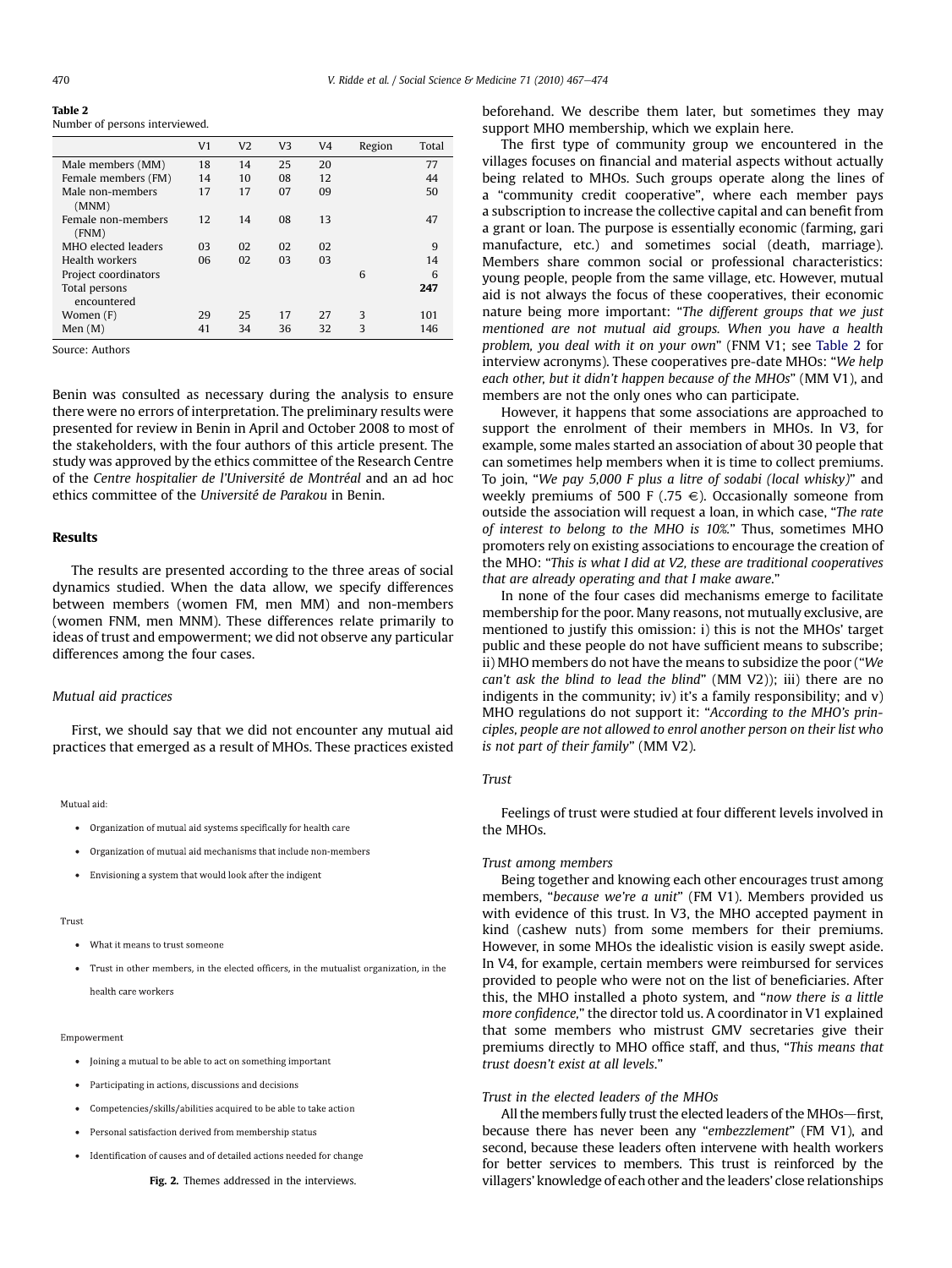with the members and the GMVs. Often, the leaders' longevity in the MHOs is a testament to this trust: "The leaders in this place have been there for years" (health worker CSC V4). The accounts reporting practices organized by the elected leaders help build and consolidate the trust expressed by members: "When you help a blind man to shell a peanut, you need to whistle to show that you're not eating his peanut. That's what the elected leaders do there" (MM V2).

#### Trust in MHOs

Members who received services and were reimbursed have absolute trust in MHOs, which in turn encourages membership. "People see that it's for real, you pay your premiums and you will receive care" (former MHO president V3). This trust is doubly advantageous for MHOs. First, it creates loyalty in their members, who then become effective ambassadors of MHOs in the villages. Like the members, health workers also have confidence, on the concrete basis of payments being reimbursed: "We're sure that, if it's a member, we will get our money" (health worker CS V3).

Many non-members we interviewed also trust the MHO because they believe it serves a noble function; they hear "what goes on"(FNM V2) in the village, and they think it helps with access to care. However, trust is not inducement enough to join: "If they could lower the premiums, it would allow us all to belong to the MHO" (FNM V1); "We trust the MHO, but they tell us that you have to pay to join, and we have no money" (FNM V3). Some non-members, however, say they are less confident in the MHO because they have heard (whether true or not) that the MHO does not fully cover their health costs: "We don't trust the MHO that much because we see members taking money out of their own pocket to pay for services" (MNM V4). Aside from unofficial payments, this observation may be related to the imposition of user co-payments, which certain members have neither understood nor appreciated.

#### Trust in the health workers

For many members, "We don't trust the health workers because when a mutual aid member goes to the hospital, the services he receives are different" (MM V4). Some complain that the health workers prescribe more medications than necessary, that are more expensive or not covered by the MHO. Others explain that the illegal practices of the workers persist, notably the overcharging of non-members. Not being a member can increase the likelihood that someone will be "taxed" (MM V3) or less well received: "If you're a member, they take you right in, but if you're not, then first they park you like a bicycle" (MNM V3). Certain minority subgroups seem to be victims more often, because of their social and geographic isolation: "The Peuls are the ones that the health workers swindle the most" (MM V3). Health workers do not have a monopoly on these behaviours; some people say the health centre cashiers are not always honest. Nevertheless, we also heard positive reports from both non-members and members who had been well treated.

Overall, the assessment of trust in health workers varies according to the type of health centre. The lower the centre is in the health system pyramid, the higher the level of trust seems to be. In villages, people's proximity to the health workers engenders trust, since "The UVS workers are our children" (MNM V2), the latter often being community health workers. Conversely, regarding the referral hospital, where this interconnectedness has disappeared, the vast majority of respondents said, "We have no confidence in the health workers of the V1 hospital" (GMV V3).

#### Empowerment

An individual's power to act (empowerment) cannot be increased by one single intervention that touches all aspects of life [\(Ninacs,](#page-7-0) [2008](#page-7-0)). So, we attempted to understand what part of this dimension, which people considered especially important, they wanted to act on by becoming members. For the great majority, the first and foremost reason was to have power over financial accessibility to health care: "It's really the easy access that got us to join the MHO" (MM V1). A second reason-but very secondary and rarely mentioned-is solidarity. Being able to act on the quality of services was not mentioned. Below, we examine the four elements of empowerment.

#### Participation

Even if the members attend meetings, they do not always remember the decisions taken. These same people complain that meetings are held far from the village, such that "It's our leaders who attend, not everyone" (MM V1). Generally, "Meetings are called, many don't come or arrive late, it doesn't work" (MM V1), which was confirmed by the inter-MHO president. A former MHO president explained: "The problem is, they join and then it's over" (V3). Attendance at MHO meetings and participation in decision-making appears to reflect the social organization, which generally excludes women: "We women, we have nothing to do with these meetings" (FM V1).

#### Technical competencies

The higher we go in the mutual aid "hierarchy" (members, GMV, MHO elected leaders), the more improvement we see in people's technical competencies. Once such competency is public speaking, particularly among the GMV secretaries. This is also the case for some women: "Today, thanks to the MHO, I can speak without being afraid of anything; I say what I think, even if it's not good" (FM V4). One member likewise said, "The MHO has loosened our tongues" (MM V3). The elected leaders and GMV secretaries mentioned more technical aspects having to do with accounting, management, notetaking, and writing minutes. The elected leaders of V2 are pleased to have acquired group leadership skills. Knowing "the list of diseases that will be treated" (MM Papane) at the hospital is among the competencies acquired thanks to the MHO. Non-members also observe the differential advantage: "The members are more aware than the non-members. They take more precautions against diseases, while the non-member is surprised by disease" (MNM V4). On the other hand, the lack of information among non-members contributes to their reluctance to join. Women non-members of V4 are demanding other strategies than radio, and other people say, "We have often heard talk of MHOs, but no one ever brought us together the way they do today" (MNM V1). They don't always know what risks are covered, or they believe the elected leaders are remunerated by the MHOs, making premiums more expensive.

### Self-esteem

Many of those in charge of MHOs are proud to be part of an enterprise that improves the health of people in their village. This feeling is shared by members: "We are proud and satisfied with the MHO" (FM V4). In some areas, not being a member is a source of shame. "The Tchabè don't like us to say they are poor, that's why many of them do everything possible to belong to the MHO. If you're not a member, it's because you can't pay" (MM V3). The pride of membership allows them to compare themselves with others: "Before we were in the lead and now we've been surpassed by the neighbouring area" (MM V3).

This pride is felt also in how they are regarded by others, which sometimes extends beyond the health care system. For example, "Today, because of the MHO, we are welcomed into the mayor's office right away, while before we could be asked to wait," said the director of the MHO of V1. In the city or in the hospitals, they are recognized by residents as being people in charge. They say that, in managing "the population's money" and being leaders who work with people from international projects, they have acquired prestige and the confidence of others. "Thanks to the MHO, I am a man of influence, we are respected," the president of the MHO said.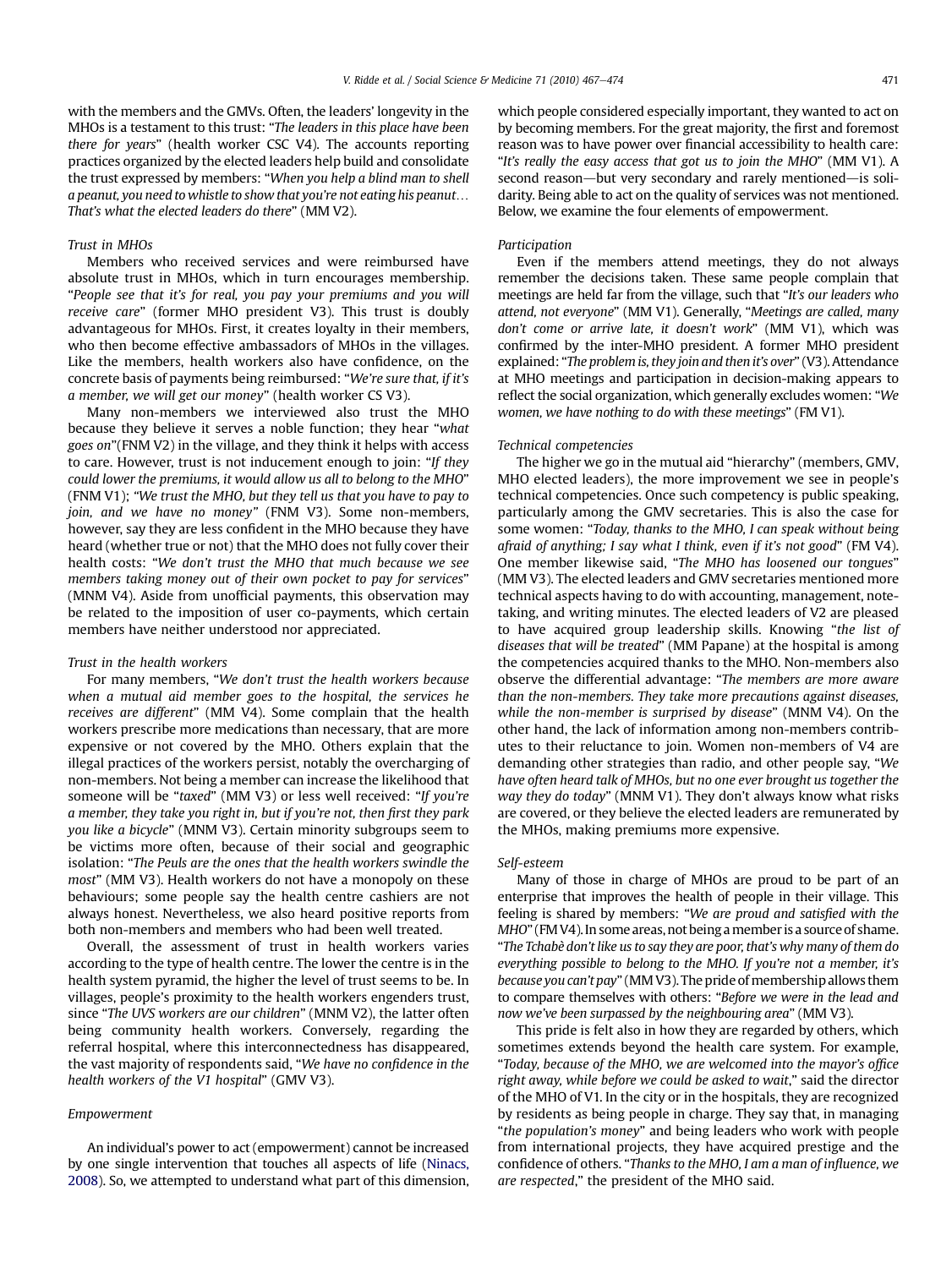#### Critical awareness

Most members had become aware of their right to complain about how they were treated in health centres: "They know that the health workers can no longer affect them; they know that they can no longer be sold embezzled drugs [unofficial payment]" (Coordinator). The elected leaders of V2 had even managed to get identification numbers put on health workers' shirts in the hospital, to make it possible to identify persons responsible in the case of a member's complaint. Some nonmembers understood the benefit of member status: "I know that, if I am a member, when health workers take too long to look after me, I can make a fuss" (MNM V1). They recognize that only two statuses allow them to "make a fuss"—having money, or being an MHO member.

Health care workers have also observed this growing awareness, which obviously they do not always appreciate: "When they come and they have their cards, they are quick to let you know they are members. They push you to review the bill" (Nurse V1). A nurse adds, "The MHO patient says, 'I have my card, hurry up, take care of me quickly.' They are a bit restless" (Nurse V3).

The balance of power generated by the MHO has not always been readily accepted by the health workers. In certain cases (but not always), negotiations have had positive outcomes, testifying to the interrelationship between critical awareness and trust, since "Now we have a little confidence" (MHO president). The members are aware: "Since our leaders started working with them, these practices no longer arise" (MM V1). It is essential to preserve this positive relationship with the health workers because, as a former MHO president said, "Where people have trust, you will see that the MHO moves forward."

#### Discussion

#### Methodological limitations

Carrying out a study associated with a development project can incur the risk of a social desirability bias among the participants. However, we made it clear to those we interviewed that this study was being carried out independently and that the results would have no effect on the NGO's support for the MHOs.

Generally, the social dynamics appeared identical in the four cases studied. This convergence of results might prove, on one hand, the plausibility of our assertions based on a qualitative field study and, on the other, the internal validity of our research, since "If the patterns coincide, the results can help a case study strengthen its internal validity" [\(Yin, 1994](#page-7-0)). The convergence of results shows that the four cases have, overall, the same levels of trust and empowerment, but with different rates of penetration ([Table 1](#page-2-0)). Thus, we could hypothesize that one explanation for this difference in penetration might be people's ability to pay.

#### MHO enrolment: trust or ability to pay?

After 15 years of support to MHO development in this northern region of Benin, the rates of penetration, despite a few differences among the four cases, have stagnated at around 5% for the past several years. This low rate corresponds to the general situation of MHOs in Africa ([De Allegri, Sauerborn, Kouyate, & Flessa, 2009](#page-7-0)). The results of this qualitative study confirm those obtained in Guinea-Conakry [\(Criel & Waelkens, 2003](#page-7-0)) and Cambodia [\(Ozawa & Walker,](#page-7-0) [2009](#page-7-0)) showing that MHOs' poor success cannot be explained only by lack of trust. Members and non-members in Benin demonstrate a high level of trust in MHOs, their members, and their elected leaders. Several factors contribute to this sense of trust and ownership: the MHOs' organization model, based on GMVs and on villagers' knowledge of each other; the empowerment of the elected leaders; and positive experiences with MHOs or similar organizations. These results are in line with those observed in Cameroon, Kenya, Guinea-Conakry, Ghana, and Burkina Faso ([Arhinful, 2003; Atim, 1999; Criel & Waelkens, 2003; De Allegri,](#page-6-0) [Sanon, Bridges, & Sauerborn, 2006; Molyneux et al., 2007\)](#page-6-0).

The explanation for MHOs' poor rate of success must therefore be sought elsewhere. Among the many factors, the data from this study lead us to believe the explanation lies primarily in two of them: villagers' difficulty in paying the MHO premiums (and copayments) and their lack of information about the risks covered and how MHOs are organized.

As we have seen, non-members trust the mutual aid system. Even though our study did not directly relate to enrolment, most of them spontaneously mentioned their inability to pay to explain why they were not members. The imposition of co-payments on members also appeared not to be viewed very positively. In addition, as in Guinea-Conakry and Uganda ([Basaza et al., 2007; Criel &](#page-6-0) [Waelkens, 2003\)](#page-6-0), those who join MHOs are essentially motivated by the hope that their membership status will remove financial barriers to access to the health care system. Financial considerations are therefore just as central to those who join as to those who do not. In Kenya, "Lack of money and low levels of trust often undermine the success of [local-level community-based organizations]" [\(Molyneux et al., 2007](#page-7-0)).

Many non-members showed a relatively poor level of knowledge about MHO organization and the types of risks covered. This helps to explain why MHOs have hardly penetrated the villages. In fact, many studies have shown the importance of information and the need to adapt it to target publics to foster increased MHO membership ([Basaza et al., 2007; Chankova et al., 2008; De Allegri,](#page-6-0) [Sanon, Bridges, et al., 2006; De Allegri et al., 2009](#page-6-0); [Ozawa & Walker,](#page-7-0) [2009](#page-7-0)). However, this does not seem always to produce the desired result, since in Guinea-Conakry it was shown that the population was perfectly well informed, contrary to what the health professionals believed [\(Criel, Diallo, Van der Vennet, Waelkens, &](#page-7-0) [Wiegandt, 2005](#page-7-0)).

#### MHOs and the relationship with health professionals

While we cannot speak about the quality of care, our study appears to confirm the existence of relationships of distrust between the populations and health professionals in West Africa ([Jaffré & Olivier de Sardan, 2003\)](#page-7-0), as well as of the illegal practices observed in Benin [\(Blundo & Olivier de Sardan, 2007\)](#page-7-0). Members highlighted the role of MHOs and their elected leaders as intermediaries with health professionals to improve the quality of care. We also believe, however, that the role of supervision of the members in the district should be strengthened, to ensure the quality of services and the maintenance of a good-quality supply. Some authors hypothesize that quality of care, like financial accessibility, is a determinant of MHO membership. This does not seem to be the case in Uganda ([Basaza et al., 2007\)](#page-6-0)—where the system is based primarily on not-for-profit facilities—contrary to Burkina Faso, Ghana, or Guinea-Conakry ([Arhinful, 2003; Criel &](#page-6-0) [Waelkens, 2003; Dong, De Allegri, Gnawali, Souares, & Sauerborn,](#page-6-0) [2009](#page-6-0)). In a rural West African context, where MHOs do not have the option of dealing in a competitive environment, a relationship of trust with health professionals appears to be crucial for MHOs' future development. Covering the small risks (lesser financial burden) at the level of the health centres, where there is more trust in health workers and greater attendance than in the hospital, could help MHO development. The increased involvement of MHOs and their members in health facilities management and in negotiations with health professionals could promote trust [\(Birungi,](#page-6-0) [1998](#page-6-0)) and empowerment. The implementation of MHOs can therefore also be justified by this role of intermediary between patients and health care workers. Obviously, this change in power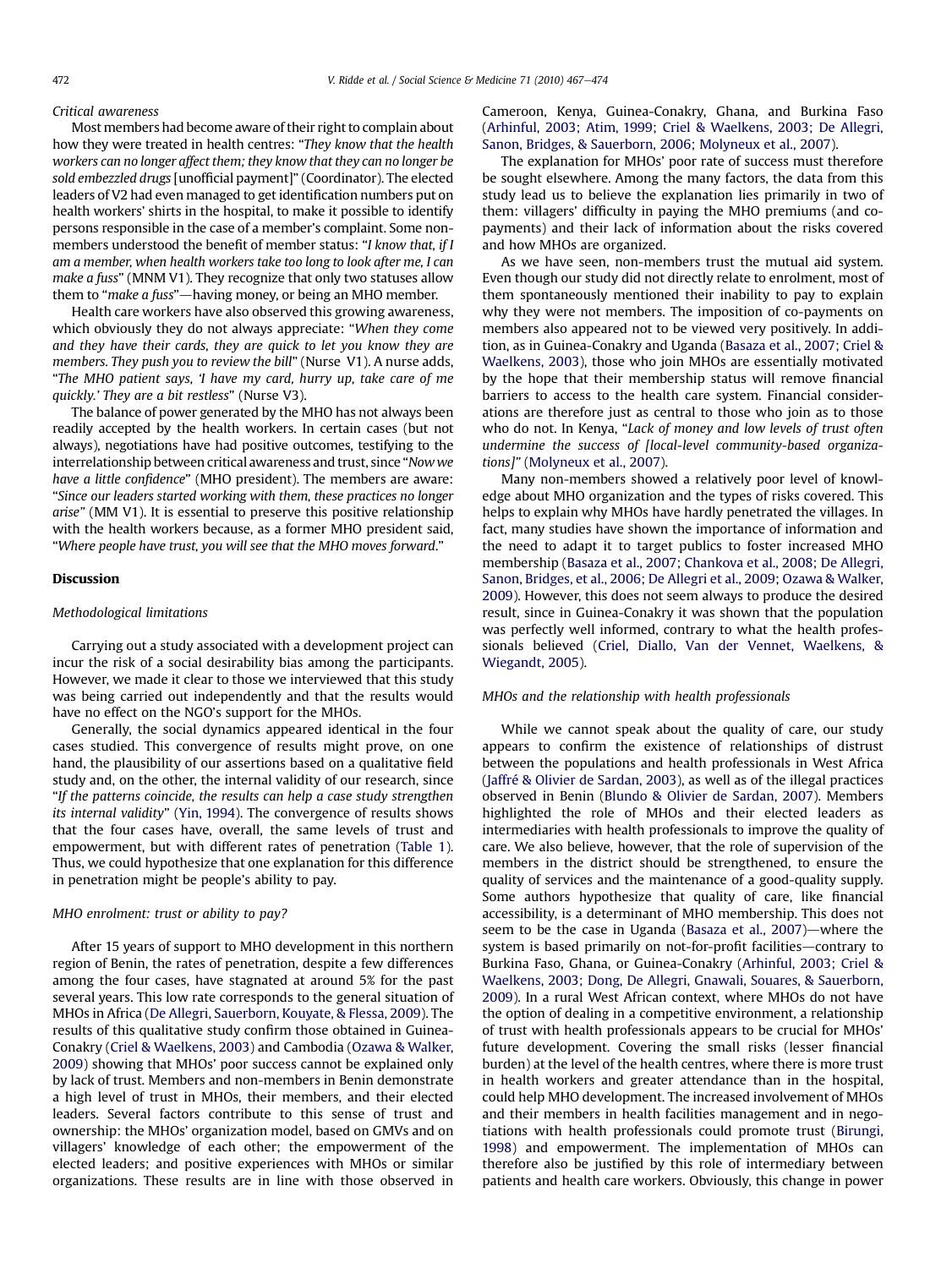<span id="page-6-0"></span>relationships is not without problems for health professionals, as was seen not only in Benin, but also in Guinea-Conakry [\(Criel et al.,](#page-7-0) [2005\)](#page-7-0). In fact, this is an additional, relatively recent point coming out of anthropological studies on the relationships between caregivers and care recipients, in which the latter are often at a disadvantage. In the present study, health care workers also complained about abuse from some patients. We observed this type of behaviour also in Niger, where the removal of financial barriers by abolishing user fees has transformed the power relationships and resulted in certain abuses by patients ([Ridde & Diarra, 2009](#page-7-0)).

### Mutual aid and limited solidarity

In this study, we were unable to uncover any verifiable impacts on the types of solidarity investigated. While certain pre-existing traditional mutual aid mechanisms might favour membership in these associations, a system of sharing health risks apparently does not lead to new mutual aid practices. Solidarity and principles of equity, both upstream and downstream from community-based health initiatives, are barely in evidence. On one hand, pre-existing community initiatives like credit unions are homogeneous and based on personal relationships or strong social connections, as is often the case in Africa [\(Lelart, 2001](#page-7-0)). Solidarity is "narrowly ach-ieved [authors' translation]" [\(Vuarin, 2000](#page-7-0)), and solidarity groups exclude those who do not resemble them-the previously mentioned ''negative'' effects of social capital. On the other hand, none of the four MHOs had organized a system to provide access to care for the worst-off, which is nothing new in Benin and neighbouring countries ([Ouendo, Makoutode, Agueh, & Manko](#page-7-0) D'[almeida, 2000; Ridde, 2008b](#page-7-0)). MHO promoters are primarily concerned with financial equilibrium and the viability of their organizations ([Ouimet, Fournier, Diop, & Haddad, 2007\)](#page-7-0). Thus, of course, it is the poorest who are not members, and those who are members get the best treatment. "Smaller-scale insurance can have a negative impact on health equity" ([WHO, 2008a\)](#page-7-0). In a context of poverty, our results also show the limits of social engagement for the benefit of the worst-off members of society: "Although community-based insurance is a step in the right direction, we cannot merely promote solidarity among poor people." [\(Frenk, 2009\)](#page-7-0).

### Avenues of research

The objective of this study was not operational, but from the data collected, we are able to formulate some avenues of research that would support the development of MHOs. Specifically, it would be useful to determine the extent to which:

- relying on existing mutual aid groups helps to promote the emergence of health mutuals;
- membership in MHOs improves if people's new needs and requests are considered when defining the risks covered, and if the mistaken information about MHOs is rapidly corrected;
- rapid reaction by MHOs to harmful practices makes it possible to correct them;
- the MHOs are effective in their negotiation and advocacy roles, being intermediaries between users and health care providers;
- the MHOs negotiation and advocacy activities need to increase as they move further up in the health pyramid.

There continues to be an important need for new knowledge development. There are several conceptual frameworks on trust in the field of health care, but more empirical research should be undertaken, particularly in Africa. An attempt was made in Cambodia to create an instrument to measure quantitatively people's level of trust in MHOs [\(Ozawa & Walker, 2009\)](#page-7-0); this could be tested in Africa. It might also be advisable to use the new analytic framework for empowerment that we have proposed here ([Ninacs,](#page-7-0) [2008\)](#page-7-0), which merits other applications to reinforce its usefulness. As others have done in the fight against HIV in Africa (Bernier et al., 2006), the actors could also use this framework as a planning tool for promoting MHO development.

## Conclusion

The results of this study show that the level of trust in MHOs is high, that MHOs can serve as brokers between members and health services, and that ability to pay continues to be a significant factor of enrolment. Abolishing user fees could have an impact on these three interrelated elements. In fact, in 2008 the president of the Republic of Benin announced the abolition of fees for children under the age of five years. This measure has not yet been applied but, as in Uganda, the promoters and managers of mutual aid associations are worried because many families join MHOs primarily to cover their children. Also, the current trend to eliminate payment for health care in Africa could, on one hand, weaken MHOs; on the other, this could be doubly positive for them. First, if payment for health care services were eliminated, people would eventually find their way back to the health centres and regain their confidence in the health care system and in a State that, finally, will protect its people. However, for this to be true, the State must obviously maintain and improve the quality of services, particularly by ensuring that there are sufficient health personnel and drugs to meet the growing demand. Second, the MHOs could negotiate with the State to manage the funds provided by the government for the exemption. This could energize the MHOs, strengthen people's confidence in them, and increase their ability to establish effective partnerships with health professionals, in order to begin moving in the direction of universal access to health care [\(WHO, 2008a, 2008b](#page-7-0)).

## Acknowledgements

The authors thank Galilou Abdoulaye, Biaou Jules and Zoé Brabant for their participation in this study. We also thank all the members of the MHOs, the Health Alliance Network (Réseau Alliance Santé  $-$  RAS), the Centre for International Development and Research (CIDR), AIMS, and the administration of Parakou's department of health for their availability and support. Our sincere appreciation goes to Manuela De Allegri and Bart Criel, whose feedback on a first version of this text helped us to improve the clarity of our arguments as well as the reviewers. Thanks to Donna Riley for translation and editing support. This research was cofunded by the IDRC in Canada and the DDC Suisse. V. Ridde is a research fellow of the Fonds pour la Recherche en Santé du Québec (FRSQ).

#### References

Arhinful, D. K. (2003). The solidarity of self-interest: Social and cultural feasibility of rural health insurance in Ghana. Leiden: African Studies Centre. Research report 71.

- Atim, C. (1999). Social movements and health insurance: a critical evaluation of voluntary, non-profit insurance schemes with case studies from Ghana and Cameroon. Social Science & Medicine, 48, 881-896.
- Basaza, R., Criel, B., & Van der Stuyft, P. (2007). Low enrollment in Ugandan Community Health Insurance schemes: underlying causes and policy implications. BMC Health Services Research, 7, 105.
- Bennett, S. (2004). The role of community-based health insurance within the health care financing system: a framework for analysis. Health Policy and Planning, 19(3),  $147 - 158.$
- Bernier, M., Arteau, M., & Trudelle, M. (2006). Former des intervenants pour intervenir en faveur du renforcement du pouvoir d'agir. Canadian Journal of Program Evaluation, 21(3), 163-172.
- Birungi, H. (1998). Injections and self-help: risk and trust in Uganda health care. Social Science & Medicine, 47(10), 1455-1462.